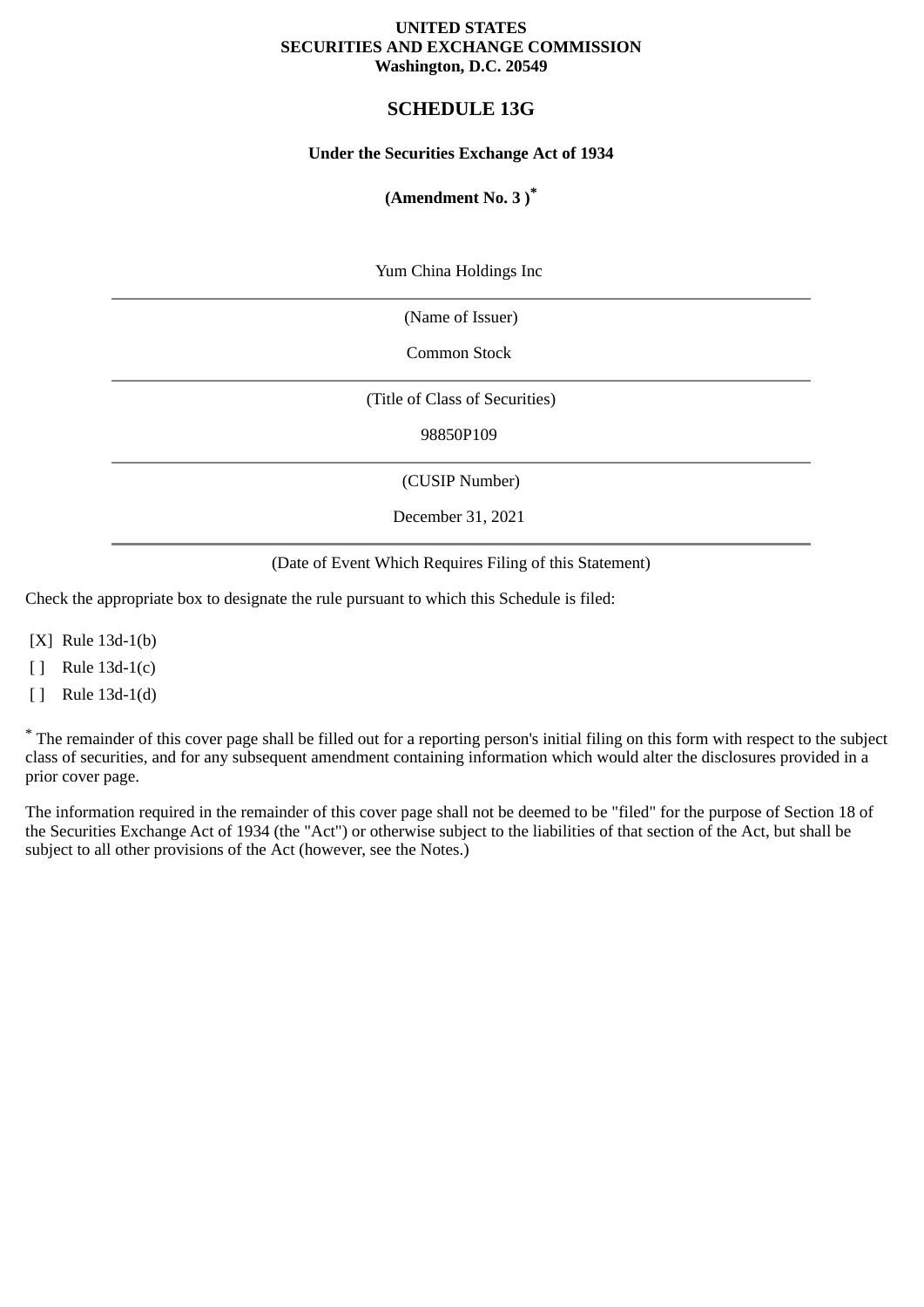| 1.                                                                                                                            | <b>NAMES OF REPORTING PERSONS</b><br>I.R.S. IDENTIFICATION NO. OF ABOVE PERSONS (ENTITIES ONLY) |                |  |
|-------------------------------------------------------------------------------------------------------------------------------|-------------------------------------------------------------------------------------------------|----------------|--|
|                                                                                                                               | Invesco Ltd.<br>98-0557567                                                                      |                |  |
| 2.                                                                                                                            | CHECK THE APPROPRIATE BOX IF A MEMBER OF A GROUP*                                               |                |  |
|                                                                                                                               | $(a)$ [ ]<br>$(b)$ []                                                                           |                |  |
| 3.                                                                                                                            | <b>SEC USE ONLY</b>                                                                             |                |  |
| 4.                                                                                                                            | CITIZENSHIP OR PLACE OF ORGANIZATION                                                            |                |  |
|                                                                                                                               | Bermuda                                                                                         |                |  |
| <b>NUMBER OF</b><br><b>SHARES</b><br><b>BENEFICIALLY</b><br><b>OWNED BY</b><br><b>EACH</b><br><b>REPORTING</b><br>PERSON WITH | 5. SOLE VOTING POWER                                                                            | 40,684,815     |  |
|                                                                                                                               | <b>6. SHARED VOTING POWER</b>                                                                   | $\overline{0}$ |  |
|                                                                                                                               | 7. SOLE DISPOSITIVE POWER                                                                       | 40,727,617     |  |
|                                                                                                                               | 8. SHARED DISPOSITIVE POWER                                                                     | $\mathbf{0}$   |  |
| 9.                                                                                                                            | AGGREGATE AMOUNT BENEFICIALLY OWNED BY EACH REPORTING PERSON                                    |                |  |
|                                                                                                                               | 40,727,617                                                                                      |                |  |
| 10.                                                                                                                           | CHECK IF THE AGGREGATE AMOUNT IN ROW (9) EXCLUDES CERTAIN SHARES                                |                |  |
|                                                                                                                               | $[ ]$                                                                                           |                |  |
| 11.                                                                                                                           | PERCENT OF CLASS REPRESENTED BY AMOUNT IN ROW (9)                                               |                |  |
|                                                                                                                               | 9.5%                                                                                            |                |  |
| 12.                                                                                                                           | TYPE OF REPORTING PERSON                                                                        |                |  |
|                                                                                                                               | HC, IA                                                                                          |                |  |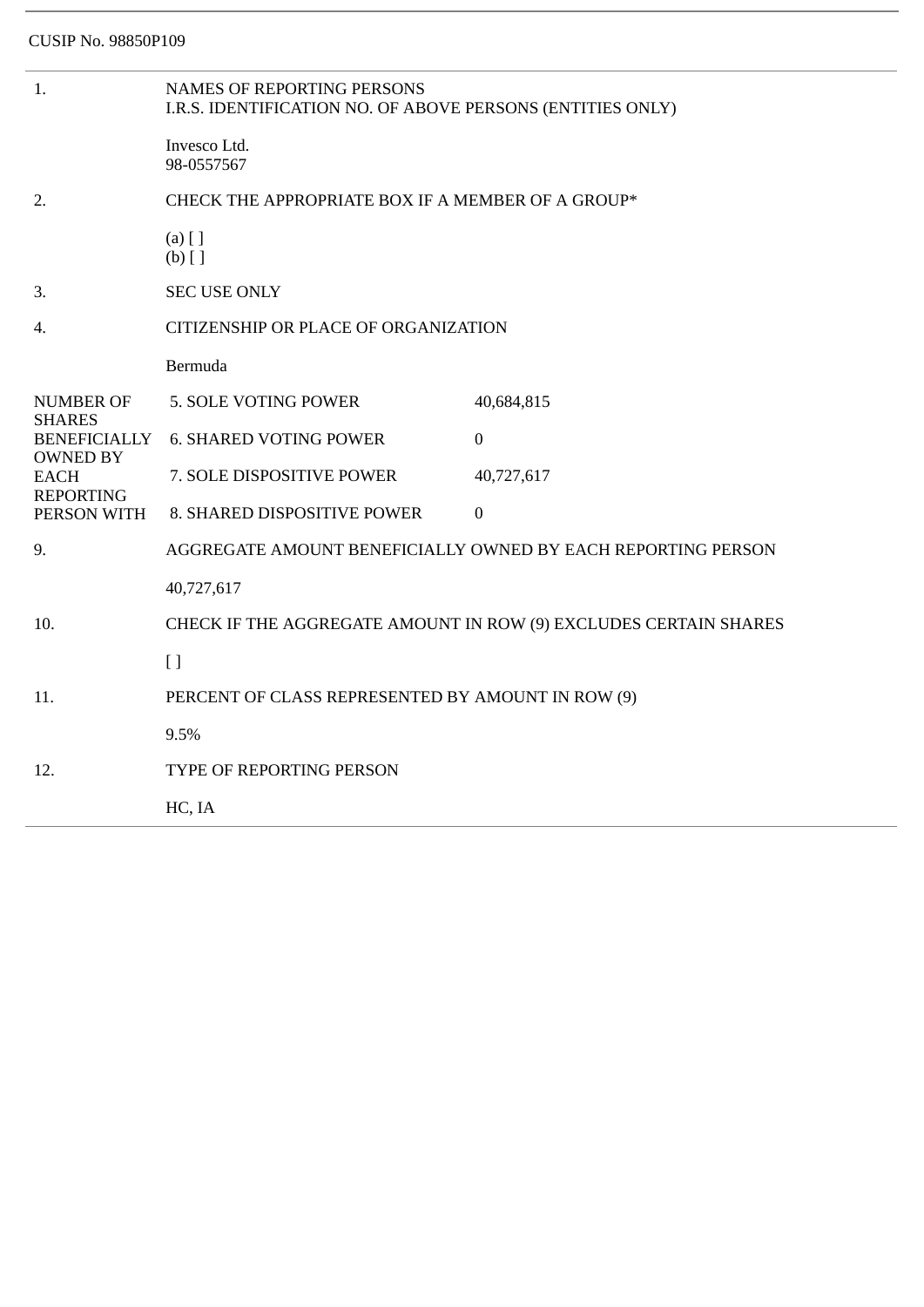#### **Item 1.**

| (a) Name of Issuer     |  |  |
|------------------------|--|--|
| Yum China Holdings Inc |  |  |
|                        |  |  |

**(b) Address of Issuer's Principal Executive Offices** Yum China Building, 20 Tianyaoqiao Road, Shanghai, Shanghai 200030, CN

### **Item 2.**

- **(a) Name of Person Filing** Invesco Ltd. ("Invesco Ltd.")
- **(b) Address of Principal Business Office or, if None, Residence** 1555 Peachtree Street NE, Suite 1800, Atlanta, GA 30309
- **(c) Citizenship** Bermuda
- **(d) Title of Class of Securities** Common Stock
- **(e) CUSIP Number** 98850P109

# **Item 3. If This Statement is Filed Pursuant to Rule 13d-1(b), or 13d-2(b) or (c), Check Whether the Person Filing is a:**

- (a) [ ] Broker or dealer registered under Section 15 of the Act (15 U.S.C. 78o).
- (b)  $\Box$  Bank as defined in Section 3(a)(6) of the Act (15 U.S.C. 78c).
- (c) [ ] Insurance Company as defined in Section 3(a)(19) of the Act (15 U.S.C. 78c).
- (d) [ ] Investment Company registered under Section 8 of the Investment Company Act of 1940 (15 U.S.C. 80a-8).
- (e)  $[X]$  An investment adviser in accordance with Rule 240.13d-1(b)(1)(ii)(E);
- (f)  $\left[ \right]$  An employee benefit plan or endowment fund in accordance with Rule 240.13d-1(b)(1)(ii)(F);
- (g)  $[X]$  A parent holding company or control person in accordance with Rule 240.13d-1(b)(1)(ii)(G);
- (h) [ ] A savings association as defined in Section 3(b) of the Federal Deposit Insurance Act (12 U.S.C. 1813);
- (i)  $\begin{bmatrix} 1 & 0 \end{bmatrix}$  A church plan that is excluded from the definition of an investment company under Section 3(c)(14) of the Investment Company Act of 1940 (15 U.S.C. 80a-3);
- (j)  $[$  ] Group, in accordance with Rule 240.13d-1(b)(1)(ii)(J).

### **Item 4. Ownership.**

Provide the following information regarding the aggregate number and percentage of the class of securities of the issuer identified in Item 1.

(a) Amount Beneficially Owned:

Invesco Ltd. , in its capacity as a parent holding company to its investment advisers, may be deemed to beneficially own 40,727,617 shares of the Issuer which are held of record by clients of Invesco Ltd. ..

(b) Percent of Class:

9.5%

(c) Number of shares as to which such person has:

| (i)   | sole power to vote or to direct the vote                   | 40,684,815 |
|-------|------------------------------------------------------------|------------|
| (ii)  | shared power to vote or to direct the vote                 |            |
| (iii) | sole power to dispose or to direct the disposition<br>of   | 40,727,617 |
| (iv)  | shared power to dispose or to direct the<br>disposition of |            |

# **Item 5. Ownership of Five Percent or Less of Class.**

If this statement is being filed to report the fact that as of the date hereof the reporting person has ceased to be the beneficial owner of more than five percent of the class of securities, check the following: [ ]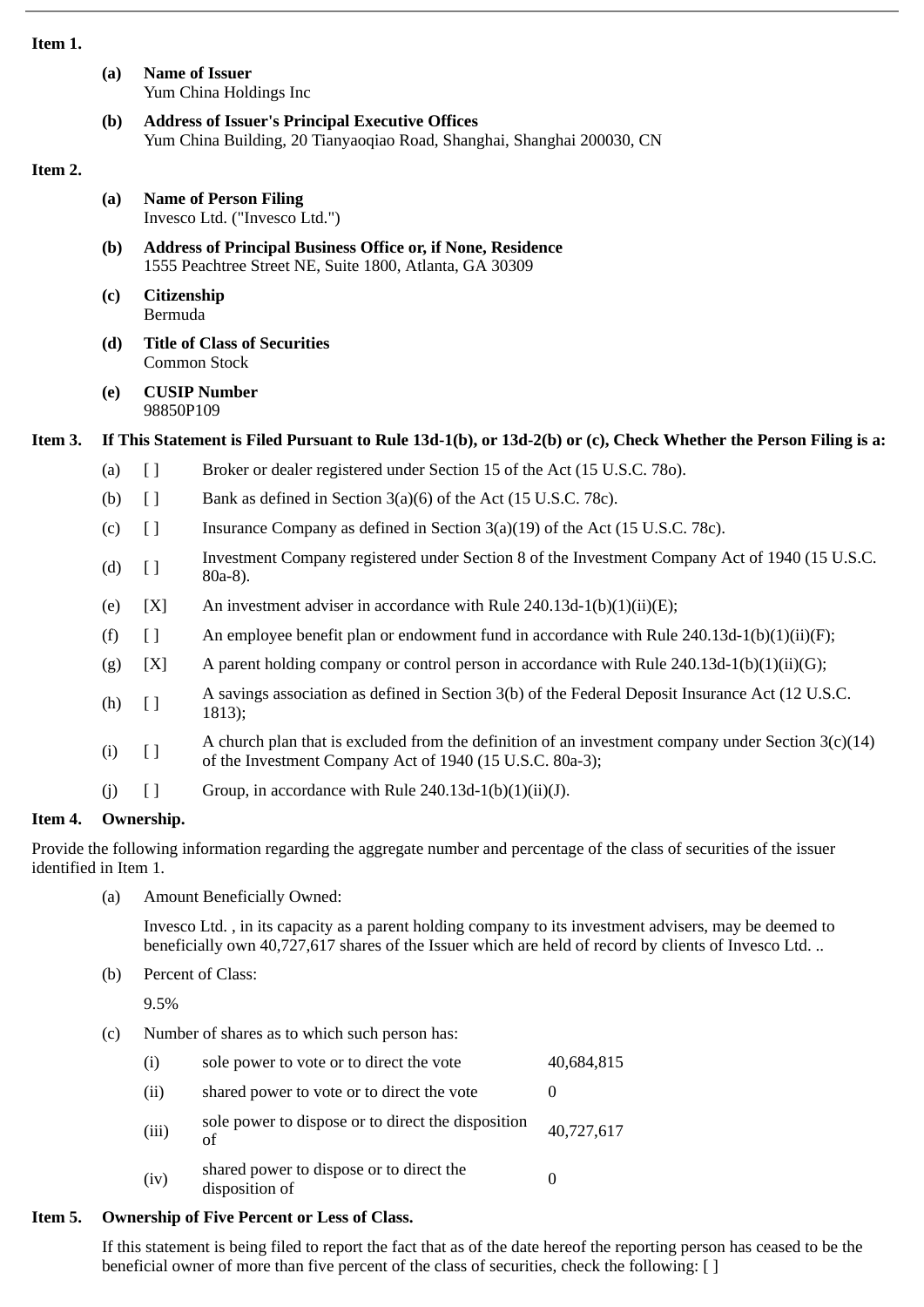#### **Item 6. Ownership of More than Five Percent on Behalf of Another Person.**

Invesco Advisers, Inc. is a subsidiary of Invesco Ltd. and it advises the Invesco Developing Markets Fund which owns 7.05% of the security reported herein. However, no one individual has greater than 5% economic ownership. The shareholders of the Fund have the right to receive or the power to direct the receipt of dividends and proceeds from the sale of securities listed above.

### **Item 7. Identification and Classification of the Subsidiary Which Acquired the Security Being Reported on by the Parent Holding Company.**

Invesco Advisers, Inc. Invesco Asset Management Deutschland GmbH Invesco Canada Ltd Invesco Hong Kong Ltd Invesco Capital Management LLC

### **Item 8. Identification and Classification of Members of the Group.**

Not Applicable. This schedule is not being filed pursuant to Rule 13d-1(b)(1)(ii)(J) or Rule 13d-1(d).

#### **Item 9. Notice of Dissolution of Group.**

Not Applicable

# **Item 10. Certification.**

By signing below, I certify that, to the best of my knowledge and belief, the securities referred to above were acquired and are held in the ordinary course of business and were not acquired and are not held for the purpose of or with the effect of changing or influencing the control of the issuer of the securities and were not acquired and are not held in connection with or as a participant in any transaction having that purpose or effect.